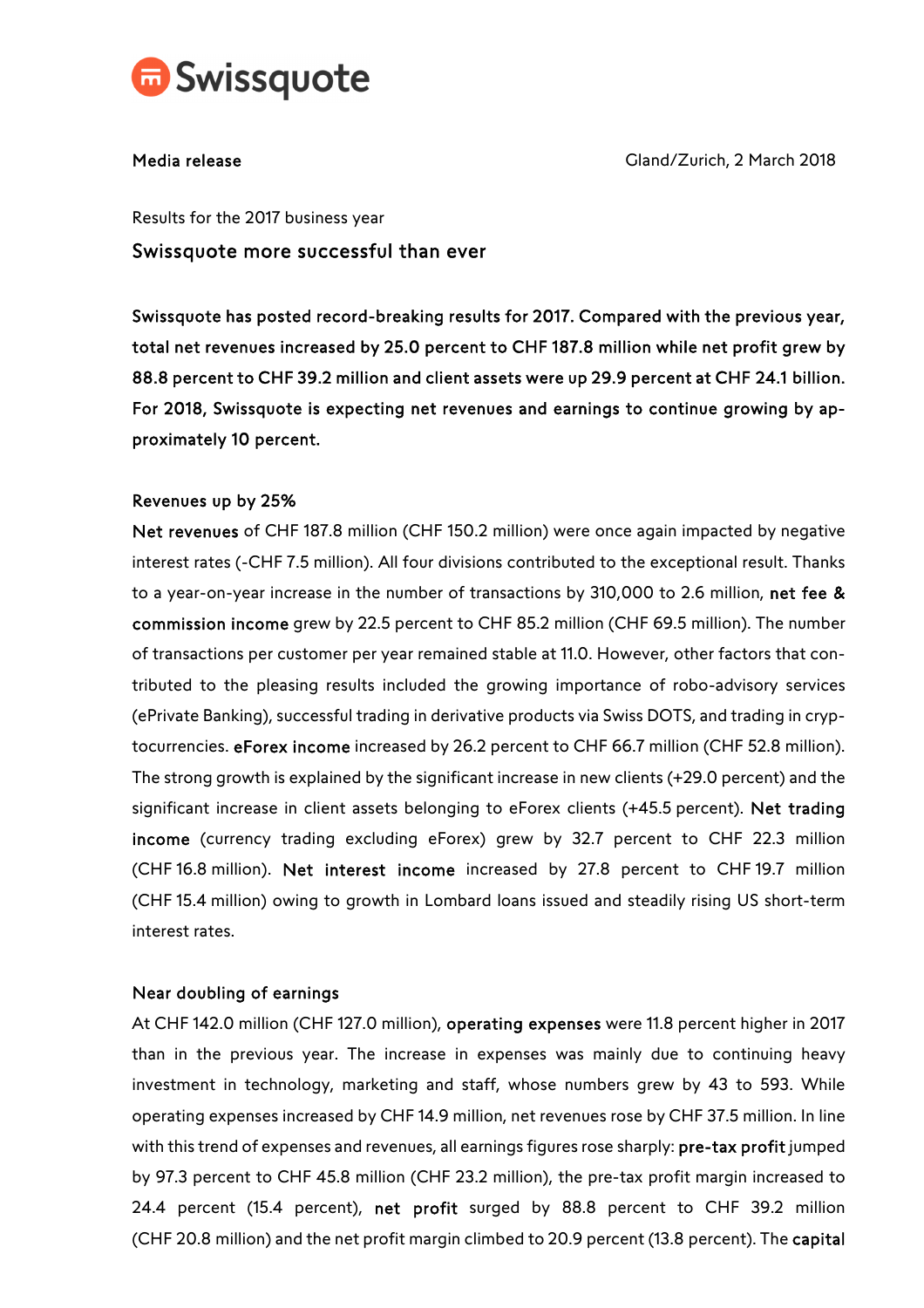

ratio (CET 1) stood at 26.1 percent (24.5 percent). This means that Swissquote remains one of Switzerland's best-financed banks. Total Equity amounted to CHF 295.1 million (CHF 280.8 million).

### Record level of client assets

2017 also saw client assets increase by a substantial 29.9 percent to CHF 24.1 billion (CHF 18.6 billion). The net new money inflow amounted to CHF 2.7 billion. As at the end of 2017, assets of CHF 23.0 billion (+31.6 percent) were held in trading accounts, CHF 600.6 million (-20.8 percent) in saving accounts, CHF 203.1 million (+75.2 percent) in Robo-Advisory accounts and CHF 328.9 million (+45.5 percent) in eForex accounts.

The total number of accounts grew by 6,511 (+2.2 percent) to 309,286 (302,775). The breakdown is as follows: 236,861 trading accounts (+0.3 percent), 28,955 saving accounts (-11.9 percent), 1,898 Robo-Advisory accounts (+22.3 percent) and 41,572 eForex accounts (+29.0 percent).

### Major success in cryptocurrency trading

From mid-2017, Swissquote became the first European online bank to offer its clients the opportunity to invest in cryptocurrencies and trade in them against the EUR or USD. The service was initially confined to Bitcoin, but since December Bitcoin Cash, Ether, Litecoin and Ripple have also been available. With five leading cryptocurrencies, Swissquote now has a larger offering of virtual currencies than any other bank. Clients invest and trade in cryptocurrencies through their ordinary Swissquote trading account in the same way as with any other currencies, shares or funds. The sharp increase in interest in cryptocurrencies, particularly in the fourth quarter of 2017 (revenues of CHF 5.6 million in 2017), led to a flood of new accounts being opened towards the end of year. The impact of the new accounts on revenues will only be clearly noticeable in the figures for the first half of 2018.

#### Shareholders to benefit from higher dividend

In light of the very good business results, the Board of Directors will propose to the Annual General Meeting of Swissquote Group Holding Ltd, to be held on 4 May 2018, a distribution of CHF 0.90 per share of which CHF 0.86 as a dividend and CHF 0.04 as a reimbursement of Reserves from capital contributions.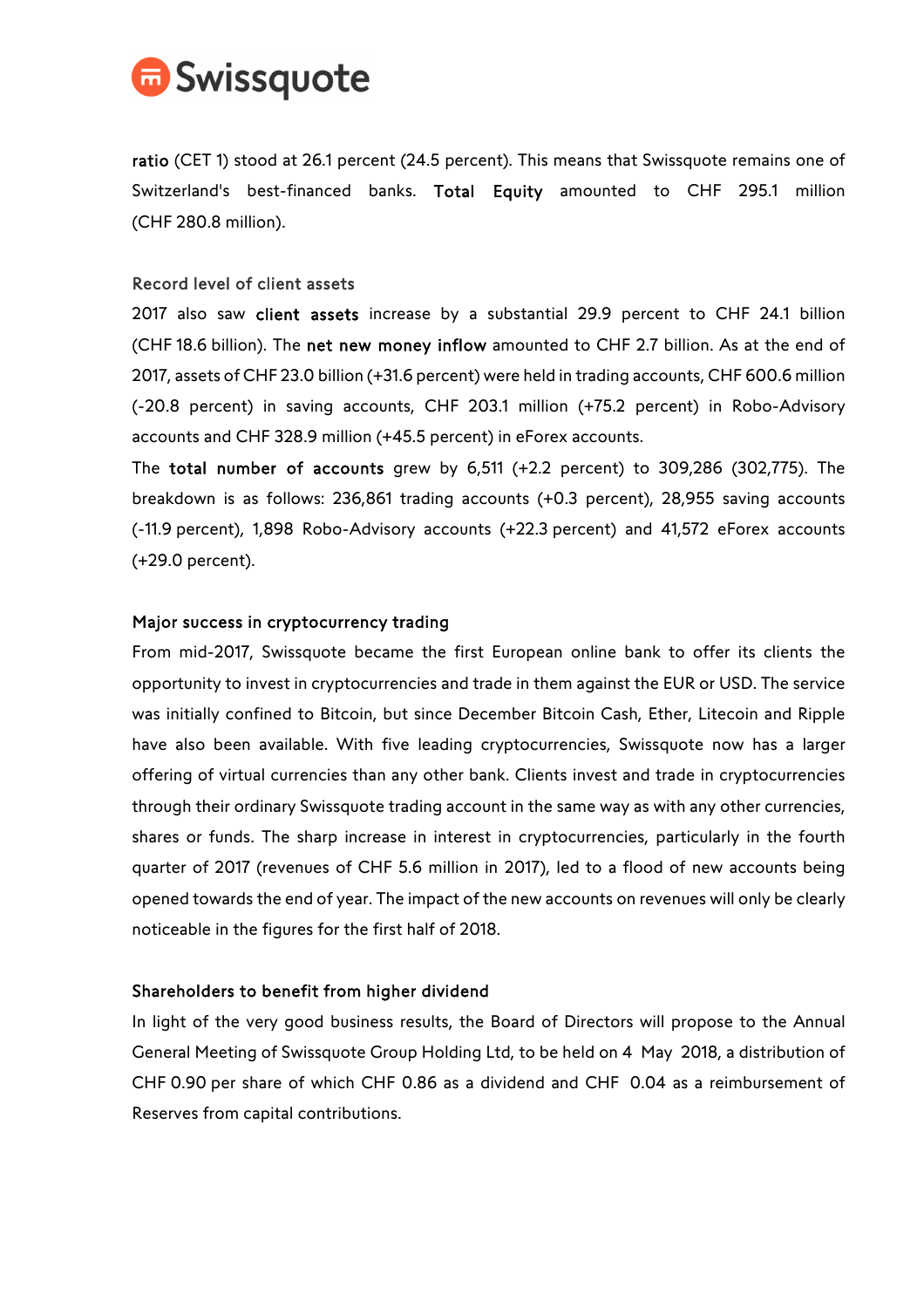

The complete 2017 Financial Report is available at:

https://en.swissquote.com/ - Company/Investor Relations/Financial Reporting

## Swissquote – The Swiss Leader in Online Banking

As a leading provider of online financial services, Swissquote offers innovative solutions and analysis tools to meet the wide range of demands and needs of its clients. As well as various online trading services, the user-friendly platform also provides solutions for eForex, ePrivate Banking and eMortgages. In addition to a low-cost service for private clients, Swissquote offers specialized services for independent asset managers and corporate clients. Swissquote Bank Ltd holds a banking license issued by its supervisory authority, the Swiss Financial Market Supervisory Authority (FINMA), and is a member of the Swiss Bankers Association. Its parent company, Swissquote Group Holding Ltd, is listed on the SIX Swiss Exchange (symbol: SQN).

## For further information

Marc Bürki, CEO Swissquote Group Holding Ltd / CEO Swissquote Bank Ltd Tel.: +41 22 999 98 50, Mobile +41 79 413 41 45, marc.burki@swissquote.ch

Nadja Keller, Assistant to CEO / Media Relations Manager

Tel. +41 44 825 88 01, nadja.keller@swissquote.ch

# Agenda 2018

| 4 May 2018   | Annual General Meeting in Zurich                             |
|--------------|--------------------------------------------------------------|
| 31 July 2018 | Presentation of figures for the first half of 2018 in Zurich |